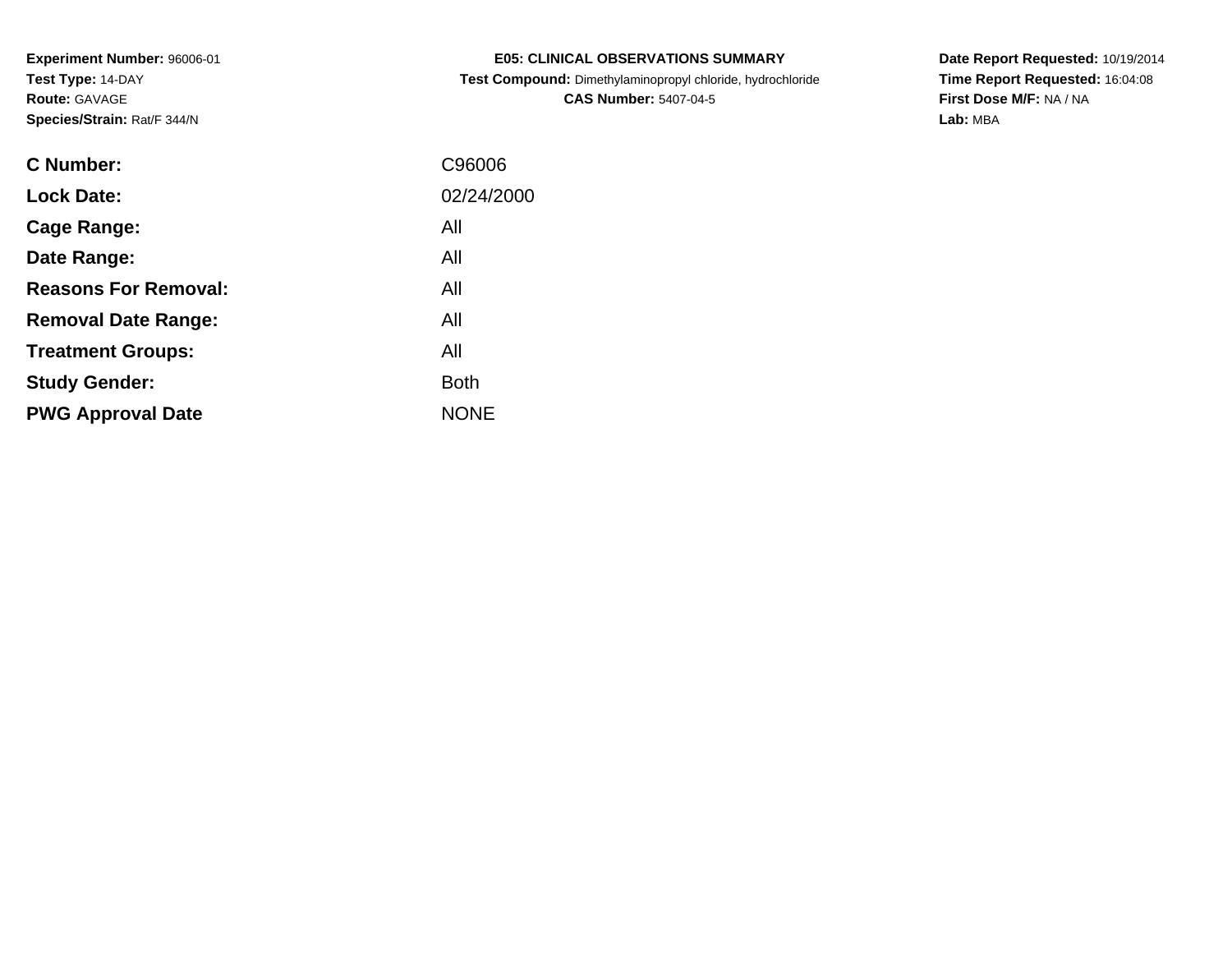#### **E05: CLINICAL OBSERVATIONS SUMMARY**

### **Test Compound:** Dimethylaminopropyl chloride, hydrochloride

### **CAS Number:** 5407-04-5

**Date Report Requested:** 10/19/2014**Time Report Requested:** 16:04:08**First Dose M/F:** NA / NA**Lab:** MBA

**SEX :FEMALE WEEK: 3**

| <b>OBSERVATIONS</b> | <b>VEHICLE CONTROL</b> |        | <b>MG/KG</b><br>6.25 |        | <b>MG/KG</b><br>12.5 |                         | 25 MG/KG        |        |
|---------------------|------------------------|--------|----------------------|--------|----------------------|-------------------------|-----------------|--------|
|                     | <b>CURRENT*</b>        | TOTAL+ | <b>CURRENT*</b>      | TOTAL+ | <b>CURRENT*</b>      | TOTAL+                  | <b>CURRENT*</b> | TOTAL+ |
| Abnormal Breathing  | 0/0                    | 0/5    | 0/0                  | 0/5    | 0/0                  | 0/5                     | 0/0             | 0/5    |
| Diarrhea            | 0/0                    | 0/5    | 0/0                  | 0/5    | 0/0                  | 0/5                     | 0/0             | 0/5    |
| Eye Abnormality     | 0/0                    | 0/5    | 0/0                  | 0/5    | 0/0                  | 1/5<br>DAY <sub>1</sub> | 0/0             | 0/5    |

\* ANIMALS WITH OBSERVATION IN CURRENT PERIOD / TOTAL ANIMALS OBSERVED IN CURRENT PERIOD (WITHIN 7 DAYS OF RUN DATE)

+ ROW 1 = CUMULATIVE NO. OF ANIMALS WITH OBSERVATION / TOTAL ANIMALS STARTED ON STUDYROW 2 = DAY OF ONSET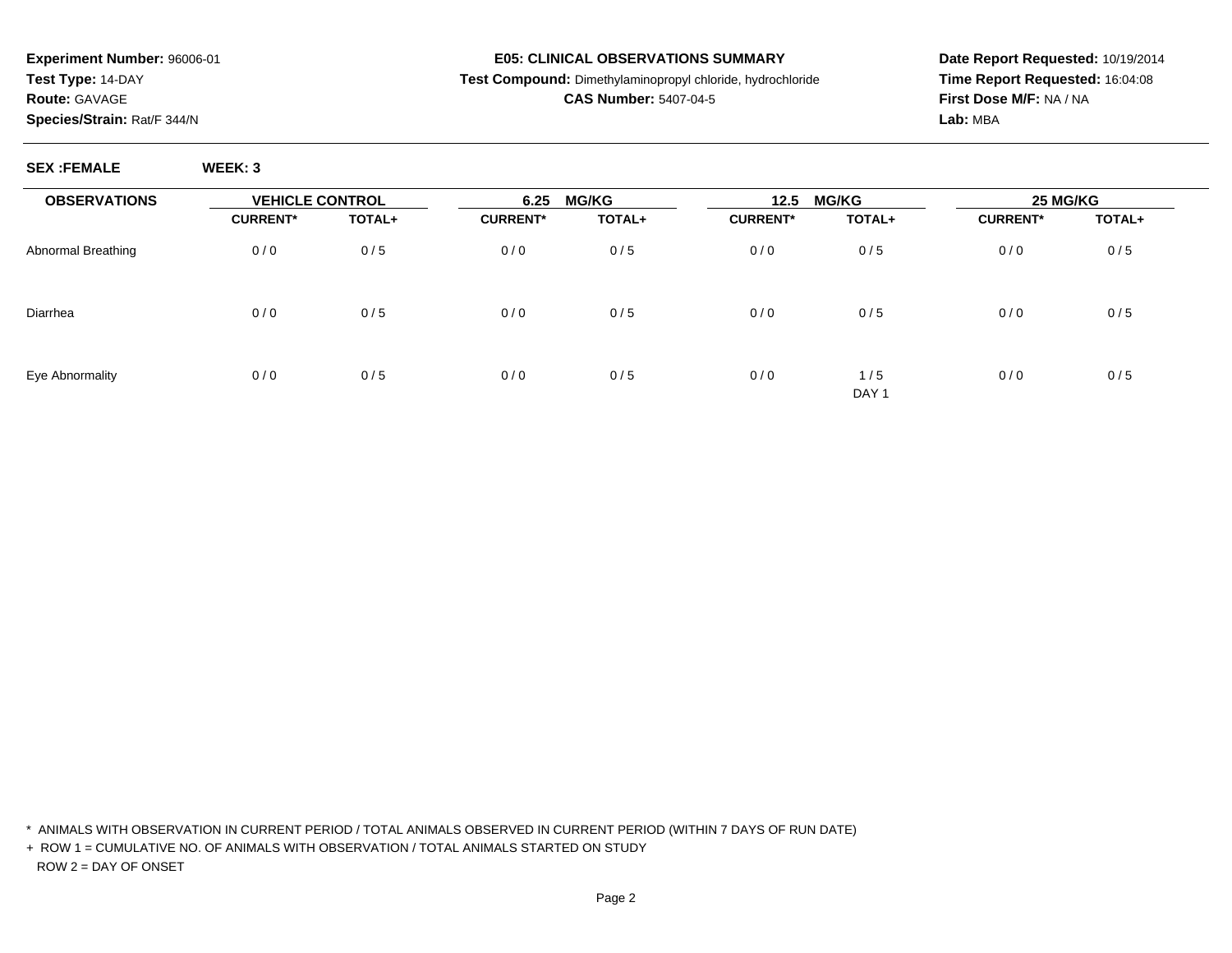## **SEX :FEMALE WEEK: 3**

| <b>OBSERVATIONS</b> | <b>50 MG/KG</b> |        | <b>MG/KG</b><br>100 |                      |  |
|---------------------|-----------------|--------|---------------------|----------------------|--|
|                     | <b>CURRENT*</b> | TOTAL+ | <b>CURRENT*</b>     | TOTAL+               |  |
| Abnormal Breathing  | 0/0             | 0/5    | 0/0                 | 1/5<br><b>DAY 11</b> |  |
| Diarrhea            | 0/0             | 0/5    | 0/0                 | 1/5<br><b>DAY 13</b> |  |
| Eye Abnormality     | 0/0             | 0/5    | 0/0                 | 0/5                  |  |

\* ANIMALS WITH OBSERVATION IN CURRENT PERIOD / TOTAL ANIMALS OBSERVED IN CURRENT PERIOD (WITHIN 7 DAYS OF RUN DATE)

+ ROW 1 = CUMULATIVE NO. OF ANIMALS WITH OBSERVATION / TOTAL ANIMALS STARTED ON STUDYROW 2 = DAY OF ONSET

**Date Report Requested:** 10/19/2014**Time Report Requested:** 16:04:08**First Dose M/F:** NA / NA**Lab:** MBA

### **E05: CLINICAL OBSERVATIONS SUMMARY**

 **Test Compound:** Dimethylaminopropyl chloride, hydrochloride**CAS Number:** 5407-04-5